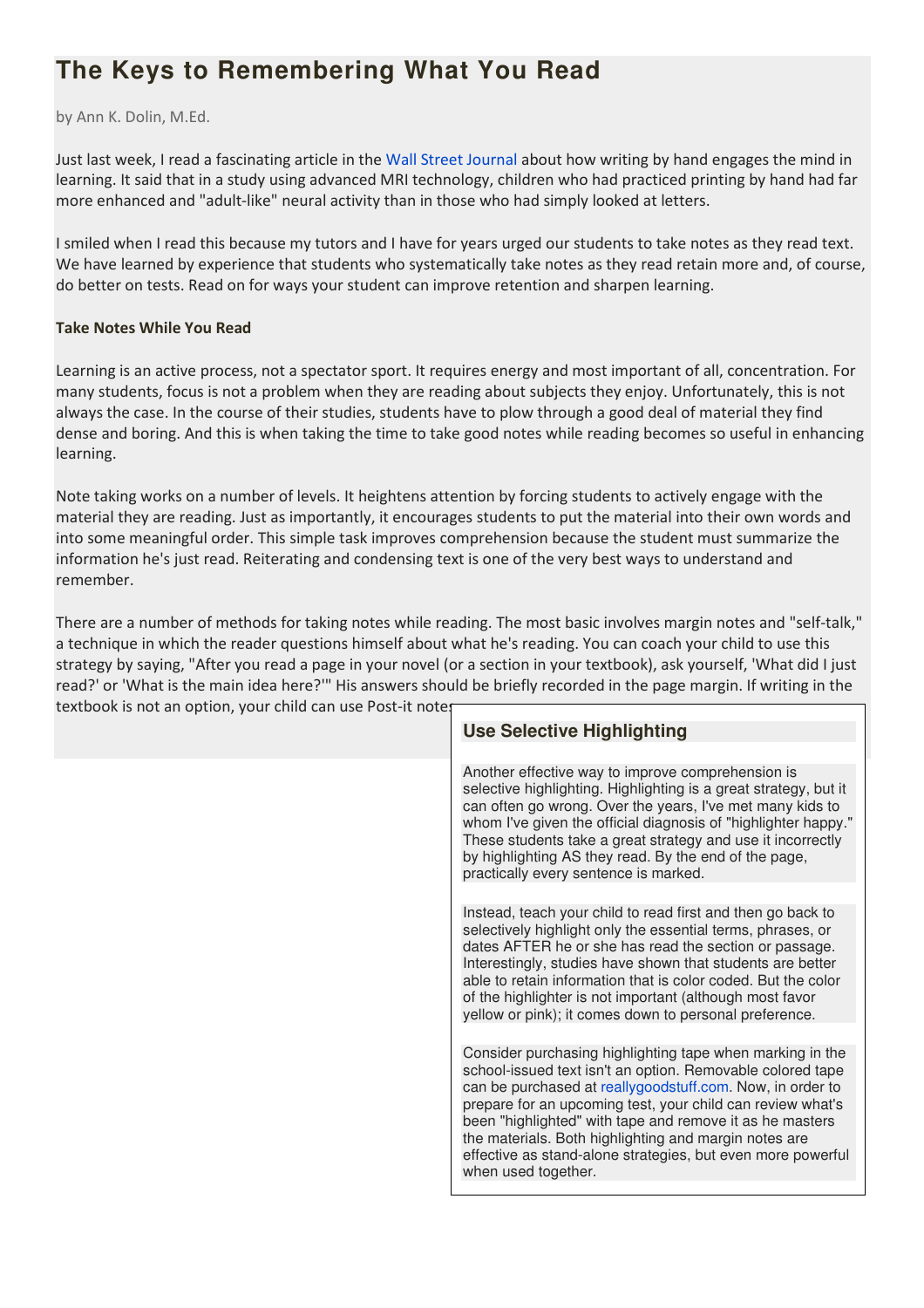| Highlighting and Margin Notes                                                                                                                                                                                                                                                                                                                                                                                                                                                                                                                                                                                                                                      |                                                          |
|--------------------------------------------------------------------------------------------------------------------------------------------------------------------------------------------------------------------------------------------------------------------------------------------------------------------------------------------------------------------------------------------------------------------------------------------------------------------------------------------------------------------------------------------------------------------------------------------------------------------------------------------------------------------|----------------------------------------------------------|
| One of the most famous events in early Greek history is the Tro-<br>jan War. The war is well-known for its length, legendary play-<br>ers, and the Trojan horse, but many may not be familiar with<br>the reason for its inception. Steeped in Greek Mythology, the<br>Trojan War is said to have begun at the wedding of Peleus, the<br>King of Thessaly, and Thetis, a sea nymph. The wedding cele-<br>bration was held in Troy and almost all the gods and goddesses<br>were in attendance. One goddess, however, had been left off<br>the quest list. Eris, goddess of discord, was not invited due to<br>her penchant for causing conflict wherever she went. | War started<br>at wedding                                |
| Eris wanted revenge and decided to start a fight at the wedding.<br>She marked an apple "for the most beautiful" and tossed it<br>into the middle of the banquet hall where all the gods and<br>goddesses were celebrating the marriage of Peleus and Thetis.<br>Once the goddesses spotted the apple, they began to quarrel                                                                                                                                                                                                                                                                                                                                       | Eris not<br>invited.<br>revenge                          |
| over which one of them should possess it and hold the title of<br>most beautiful. After much argument, they narrowed it down<br>to Hera, Athena, and Aphrodite. Paris, the prince of Troy, was<br>said to be a good judge of beauty and was given the job of<br>choosing the winner. Each goddess fervently tried to bribe Paris<br>in order to win the golden apple.                                                                                                                                                                                                                                                                                              | Threw 'most<br>beautiful"<br>apple.                      |
| Hera promised Paris land and kingdoms. Athena promised him<br>victory in war and everlasting fame. Aphrodite offered Paris<br>the mortal Helen, daughter of Zeus, in order to persuade Paris<br>to give her the golden apple and the title of most beautiful.<br>Paris could not refuse her offer. He was anxious to claim Helen<br>and set upon his journey to Sparta.                                                                                                                                                                                                                                                                                            | París chose<br>Aphrodite<br>b/c she<br>promised<br>Helen |
| Helen was already married to the King Menelaus of Sparta but<br>Paris stayed with Helen and her husband as a quest. When<br>Paris left Sparta, he outraged the King by taking Helen with<br>him. The King gathered his army and set out to declare war on<br>Troy to reclaim his wife from Paris.                                                                                                                                                                                                                                                                                                                                                                  | War started!                                             |
| Trojan War:<br>-Started @ wedding of Peleus + Thetis<br>-Goddess Eris not invited, annoued, started trouble<br>-Threw apple "for most beautiful" goddess fight<br>-Troy's prince, Paris has to decide & goddess Aphrodite wins by<br>promising him Helen<br>-Helew's married to Menelaus & war starts over Helen-Sparta vs. Troy                                                                                                                                                                                                                                                                                                                                   |                                                          |
|                                                                                                                                                                                                                                                                                                                                                                                                                                                                                                                                                                                                                                                                    |                                                          |

## **What Is The Best Way To Take Notes?**

Taking good lecture notes is absolutely essential to academic success. Lately, I have started to believe the best use of these methods is not for taking lecture notes, but for taking notes while reading. My tutors and I are big fans of adapting the columned note-taking method originally developed for lectures (often called Cornell Notes) for this use.

#### **Two-Column Notes**

To set up columned notes the student divides or folds the paper into two sections, labeling the left one-third "key words" and the right two-thirds "notes." On the left the student records the main idea, and on the right he jots down an explanation using short phrases.

This note taking method helps kids to be more independent learners. Your child can fold his paper vertically on the line between the key words and notes so that he can quiz himself and not rely on someone else to assist with studying. With only the left column visible, he asks himself, "Who was Paris?" and then says the answer. He checks his reply by flipping over the page. He continues to review in this manner, repeating and retesting himself on the terms he cannot automatically recall.

Older students can take this method one step further. Instead of simply recording a key word or concept, they write the chapter subheadings in their text books as a question. For example, if the heading is "Natural Selection and Adaptation Modify Species", the student would jot down "How does natural selection and adaptation modify species?" They then add details in the right column that answer the question. Voila — the student now has a readymade study guide!

To get an added bang, studies show that if students summarize their notes within 24 hours of initially recording them, they're more likely to remember the information for a test.

#### **Three-Column Notes**